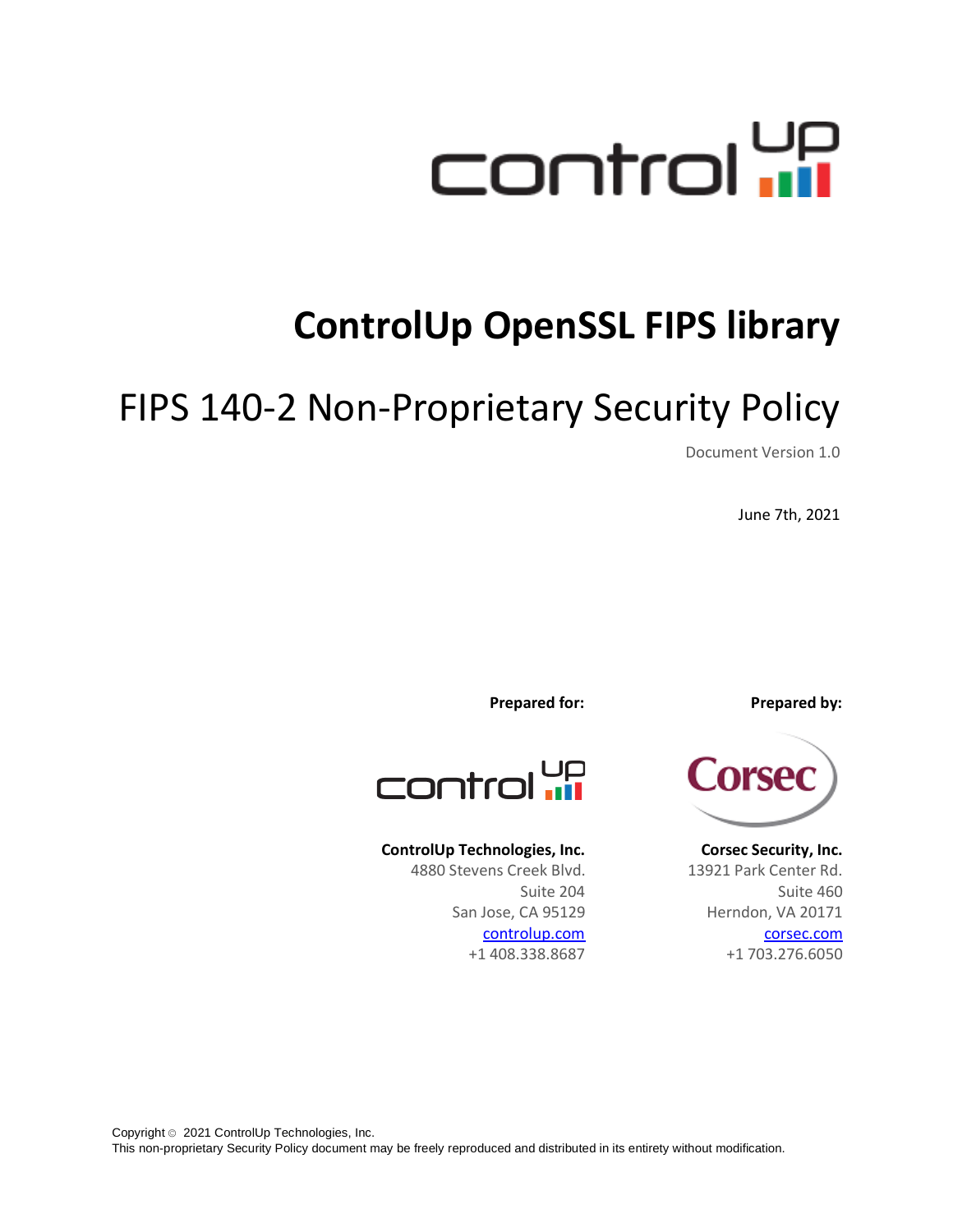## <span id="page-1-0"></span>**References**

| <b>Reference</b> | <b>Full Specification Name</b>                                                                                 |  |
|------------------|----------------------------------------------------------------------------------------------------------------|--|
| [ANS X9.31]      | Digital Signatures Using Reversible Public Key Cryptography for the Financial Services<br>Industry (rDSA)      |  |
| [FIPS 140-2]     | Security Requirements for Cryptographic Modules, May 25, 2001                                                  |  |
| [FIPS 180-4]     | <b>Secure Hash Standard (SHS)</b>                                                                              |  |
| [FIPS 186-2]     | Digital Signature Standard (DSS) [withdrawn]                                                                   |  |
| [FIPS 186-4]     | <b>Digital Signature Standard (DSS)</b>                                                                        |  |
| [FIPS 197]       | <b>Advanced Encryption Standard (AES)</b>                                                                      |  |
| [FIPS 198-1]     | The Keyed-Hash Message Authentication Code (HMAC)                                                              |  |
| [IG]             | Implementation Guidance for FIPS 140-2 and the Cryptographic Module Validation Program                         |  |
| [SP 800-38A]     | Recommendation for Block Cipher Modes of Operation: Methods and Techniques                                     |  |
| [SP 800-38B]     | Recommendation for Block Cipher Modes of Operation: The CMAC Mode for Authentication                           |  |
| [SP 800-38C]     | Recommendation for Block Cipher Modes of Operation: The CCM Mode for Authentication<br>and Confidentiality     |  |
| [SP 800-38D]     | Recommendation for Block Cipher Modes of Operation: Galois/Counter Mode (GCM) and<br><b>GMAC</b>               |  |
| [SP 800-38E]     | Recommendation for Block Cipher Modes of Operation: the XTS-AES Mode for Confidentiality<br>on Storage Devices |  |
| [SP 800-56Ar1]   | Recommendation for Pair-Wise Key-Establishment Schemes Using Discrete Logarithm<br>Cryptography                |  |
| [SP 800-56Ar3]   | Recommendation for Pair-Wise Key-Establishment Schemes Using Discrete Logarithm<br>Cryptography                |  |
| [SP 800-57r5]    | <b>Recommendation for Key Management: Part 1 - General</b>                                                     |  |
| [SP 800-67r2]    | Recommendation for the Triple Data Encryption Algorithm (TDEA) Block Cipher                                    |  |
| [SP 800-89]      | Recommendation for Obtaining Assurances for Digital Signature Applications                                     |  |
| [SP 800-90Ar1]   | Recommendation for Random Number Generation Using Deterministic Random Bit<br><b>Generators</b>                |  |
| [SP 800-131Ar2]  | Transitioning the Use of Cryptographic Algorithms and Key Lengths                                              |  |
| [SP 800-133r2]   | <b>Recommendation for Cryptographic Key Generation</b>                                                         |  |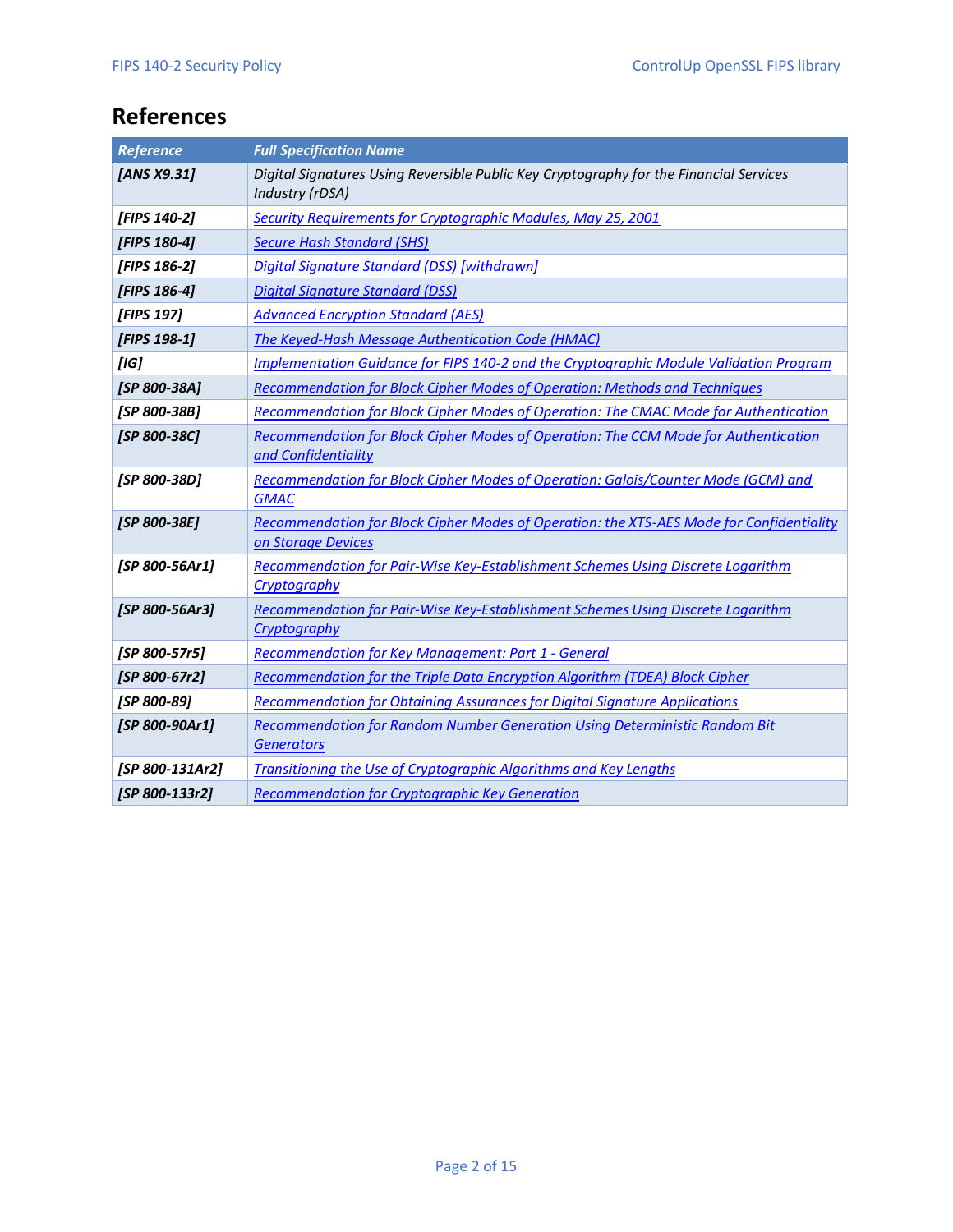## **Table of Contents**

| $\mathbf{1}$   |     |  |  |  |
|----------------|-----|--|--|--|
| $2^{\circ}$    |     |  |  |  |
| 3              |     |  |  |  |
|                | 3.1 |  |  |  |
|                | 3.2 |  |  |  |
|                | 3.3 |  |  |  |
|                | 3.4 |  |  |  |
| 4              |     |  |  |  |
| 5              |     |  |  |  |
| 6              |     |  |  |  |
| $\overline{7}$ |     |  |  |  |
|                |     |  |  |  |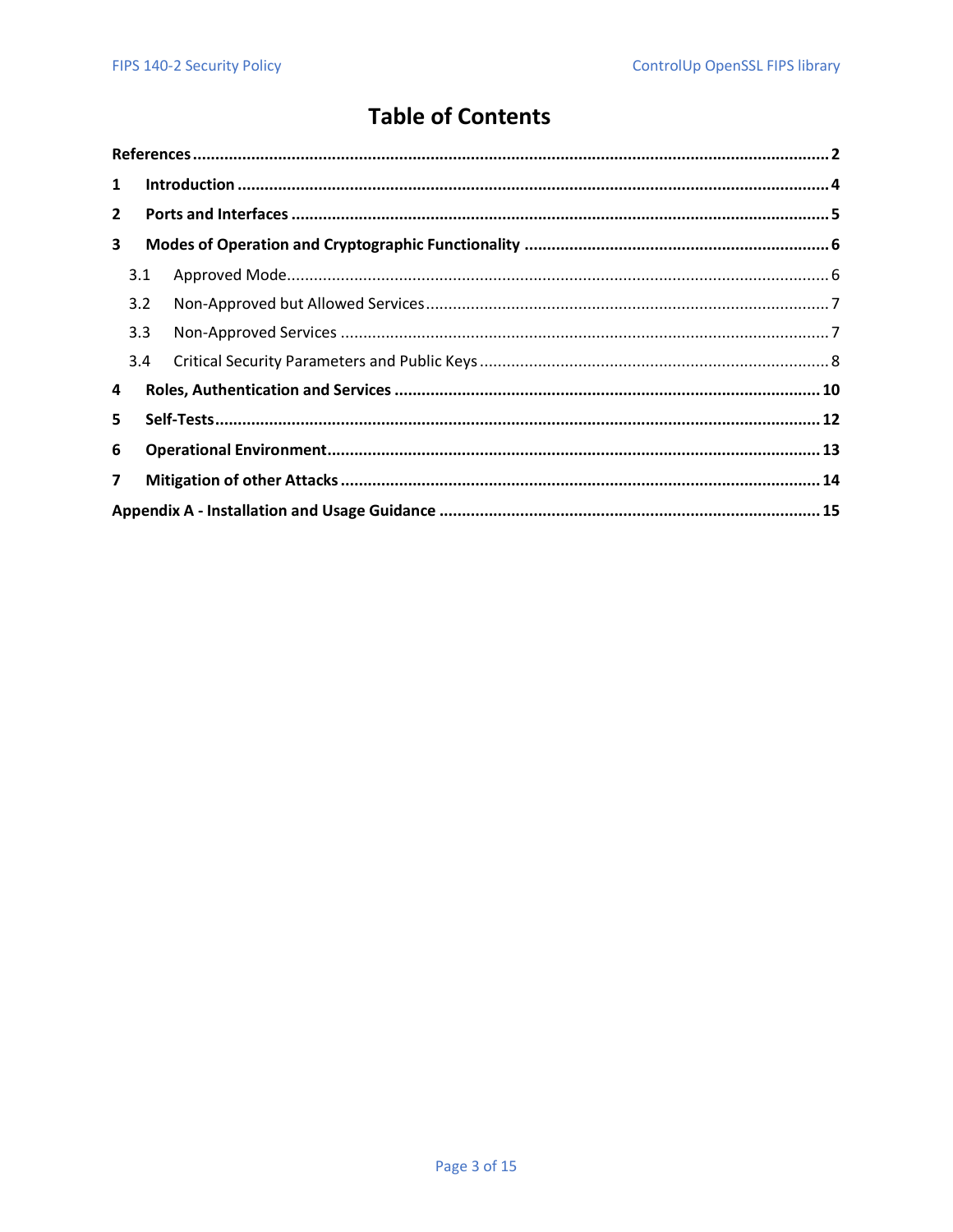## <span id="page-3-0"></span>**1 Introduction**

This document is the non-proprietary Security Policy for the *ControlUp OpenSSL FIPS library*, hereafter referred to as the Module.

The Module is a software library providing a C language application program interface (API) for use by other processes that require cryptographic functionality. The Module is classified by FIPS 140-2 as a software module, multi-chip standalone module embodiment. The physical cryptographic boundary is the general-purpose computer on which the module is installed. The logical cryptographic boundary of the Module is the fipscanister object module, a single object module file named *fipscanister.o*. The Module performs no communications other than with the calling application (the process that invokes the Module services).

The current version of the *ControlUp OpenSSL FIPS library* is 1.0.

The FIPS 140-2 security levels for the Module are as follows:

| <b>Security Requirement</b>                      | <b>Security Level</b> |
|--------------------------------------------------|-----------------------|
| <b>Cryptographic Module Specification</b>        | 1                     |
| <b>Cryptographic Module Ports and Interfaces</b> | 1                     |
| <b>Roles, Services, and Authentication</b>       | $\mathcal{P}$         |
| <b>Finite State Model</b>                        | 1                     |
| <b>Physical Security</b>                         | <b>NA</b>             |
| <b>Operational Environment</b>                   | 1                     |
| <b>Cryptographic Key Management</b>              | 1                     |
| <b>EMI/EMC</b>                                   | 1                     |
| <b>Self-Tests</b>                                | 1                     |
| <b>Design Assurance</b>                          | 3                     |
| <b>Mitigation of Other Attacks</b>               | <b>NA</b>             |

*Table 1: Security Level of Security Requirements*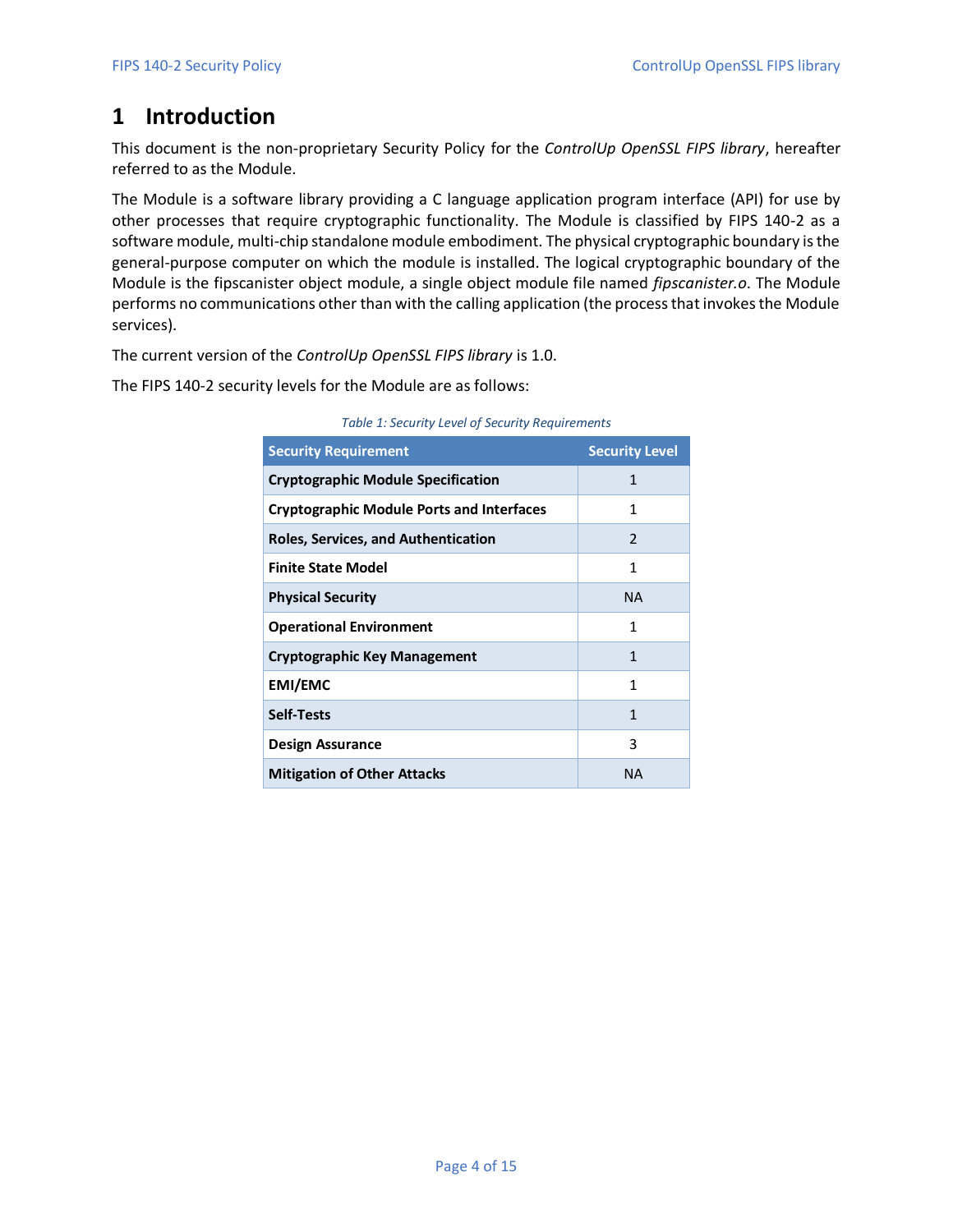

*Figure 1: Module Block Diagram*

## <span id="page-4-0"></span>**2 Ports and Interfaces**

The physical ports of the Module are the same as the computer system on which it is executing. The logical interface is a C language application program interface (API).

| Table 2: Logical Interfaces |  |
|-----------------------------|--|
|-----------------------------|--|

| Logical interface type                                                     | <b>Description</b>                                        |  |
|----------------------------------------------------------------------------|-----------------------------------------------------------|--|
| API entry point and corresponding stack parameters<br><b>Control input</b> |                                                           |  |
| Data input                                                                 | API entry point data input stack parameters               |  |
| <b>Status output</b>                                                       | API entry point return values and status stack parameters |  |
| Data output                                                                | API entry point data output stack parameters              |  |

As a software module, control of the physical ports is outside module scope; however, when the module is performing self-tests, or is in an error state, all output on the logical data output interface is inhibited. The module is single-threaded and in error scenarios returns only an error value (no data output is returned).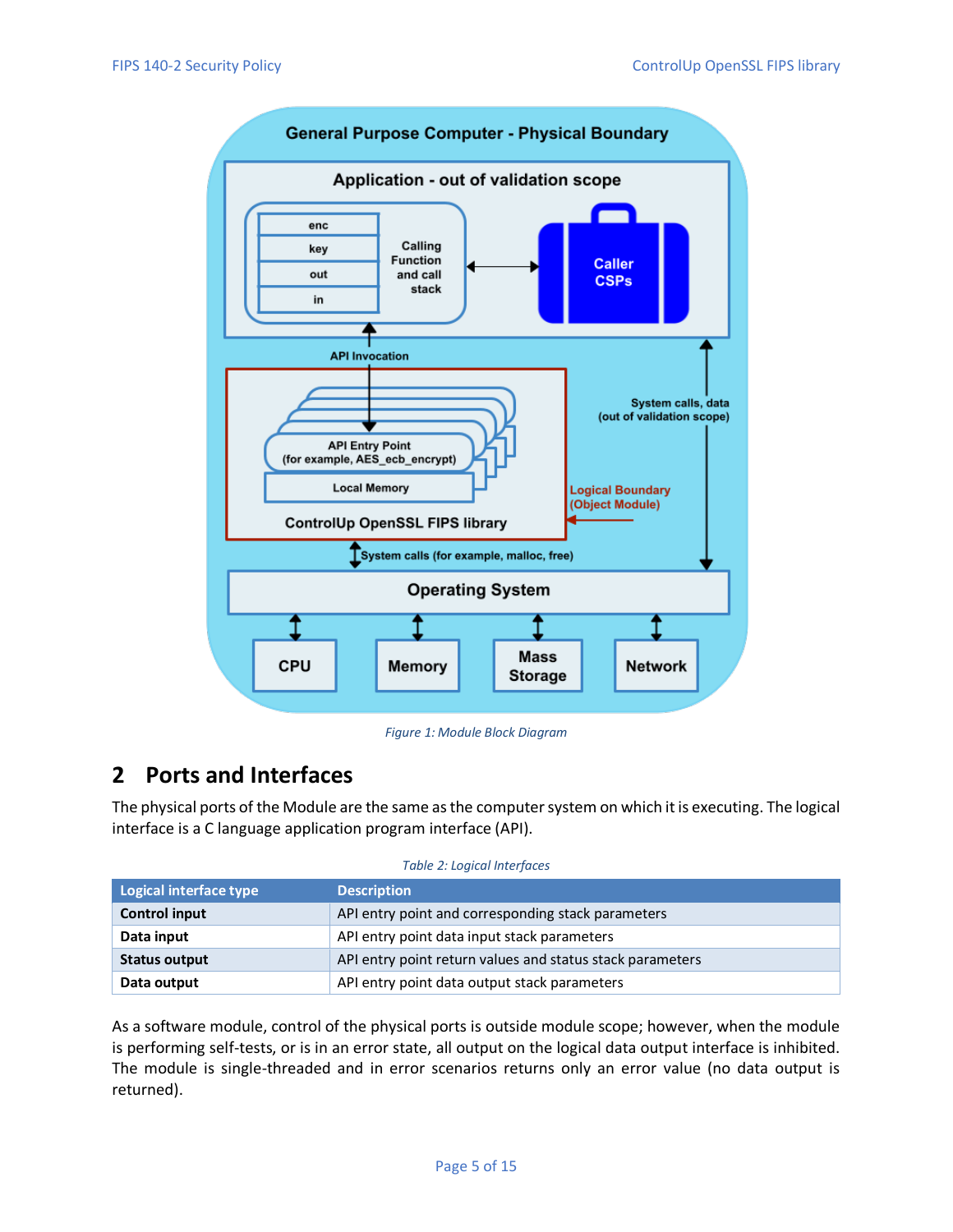## <span id="page-5-0"></span>**3 Modes of Operation and Cryptographic Functionality**

The Module supports FIPS 140-2 Approved, Allowed and Non-Approved algorithms in a single mixed mode of operation.

### <span id="page-5-1"></span>*3.1 Approved Mode*

The Module supports the following services and algorithms in FIPS Approved mode:

<span id="page-5-2"></span>

| <b>Function</b>                                                                         | <b>Algorithm</b>                                                                                    | <b>Options</b>                                                                                                                                                                                                                                                                                                                                              | Cert. #            |
|-----------------------------------------------------------------------------------------|-----------------------------------------------------------------------------------------------------|-------------------------------------------------------------------------------------------------------------------------------------------------------------------------------------------------------------------------------------------------------------------------------------------------------------------------------------------------------------|--------------------|
| <b>Random Number</b><br><b>Generation;</b><br><b>Symmetric Key</b><br><b>Generation</b> | [SP 800-90Ar1] DRBG <sup>1</sup><br><b>Prediction resistance</b><br>supported for all<br>variations | Hash_Based DRBG: All SHA sizes<br>HMAC Based DRBG: All SHA sizes<br>CTR_DRBG: AES-128, AES-192, AES-256 (with and without<br>derivation function)                                                                                                                                                                                                           | C904<br>C1795      |
| Cryptographic Key<br><b>Generation (CKG)</b>                                            | [SP 800-133r2] CKG                                                                                  |                                                                                                                                                                                                                                                                                                                                                             | Vendor<br>affirmed |
| Encryption,<br>Decryption and                                                           | [SP 800-67r2] Triple-DES<br>[SP 800-38B] CMAC                                                       | TECB, TCBC, TCFB, TOFB: 3-Key<br>CMAC generate and verify: 3-Key                                                                                                                                                                                                                                                                                            | C904<br>C1795      |
| <b>CMAC</b>                                                                             | [FIPS 197] AES<br>[SP 800-38B] CMAC<br>[SP 800-38C] CCM<br>[SP 800-38D] GCM<br>[SP 800-38E] XTS     | ECB, CBC, OFB, CFB, CTR: 128/192/256<br>CMAC generate and verify: 128/192/256<br>CCM: 128/192/256<br>GCM: 128/192/256<br>XTS: 128/256                                                                                                                                                                                                                       | C904<br>C1795      |
| <b>Message Digests</b>                                                                  | [FIPS 180-4] SHA                                                                                    | SHA-1, SHA-2 (224, 256, 384, 512)                                                                                                                                                                                                                                                                                                                           | C904<br>C1795      |
| <b>Keyed Hash</b>                                                                       | [FIPS 198] HMAC                                                                                     | SHA-1, SHA-2 (224, 256, 384, 512)                                                                                                                                                                                                                                                                                                                           | C904<br>C1795      |
| <b>Digital Signature</b><br>and Asymmetric<br><b>Key Generation</b>                     | [FIPS 186-2] RSA                                                                                    | SigGen9.31, SigGenPKCS1.5, SigGenPSS: 4096 with all<br>SHA-2 sizes<br>SigVer9.31, SigVerPKCS1.5, SigVerPSS: 1024/1536/2048/<br>3072/4096 with all SHA sizes                                                                                                                                                                                                 | C904<br>C1795      |
|                                                                                         | [FIPS 186-4] RSA                                                                                    | KeyGen: 2048/3072<br>SigGen9.31, SigGenPKCS1.5, SigGenPSS: 2048/3072 with all<br>SHA-2 sizes                                                                                                                                                                                                                                                                | C904<br>C1795      |
|                                                                                         | [FIPS 186-4] DSA                                                                                    | KeyPairGen: 2048/3072<br>PQGGen, SigGen: 2048/3072 with all SHA-2 sizes<br>PQGVer, SigVer: 1024/2048/3072 with all SHA sizes                                                                                                                                                                                                                                | C904<br>C1795      |
|                                                                                         | [FIPS 186-4] ECDSA                                                                                  | PKG: P-224, P-256, P-384, P-521, K-233, K-283, K-409,<br>K-571, B-233, B-283, B-409, B-571; ExtraRandomBits,<br>TestingCandidates<br>PKV: All NIST defined B, K and P curves<br>SigGen: P-224, P-256, P-384, P-521, K-233, K-283, K-409,<br>K-571, B-233, B-283, B-409, B-571; all SHA-2 sizes<br>SigVer: All NIST defined B, K and P curves; all SHA sizes | C904<br>C1795      |
| <b>ECC CDH (KAS)</b><br>(CVL)                                                           | $[SP 800-56A]$ (§5.7.1.2)                                                                           | All NIST defined B, K and P curves except sizes 163 and 192                                                                                                                                                                                                                                                                                                 | C904<br>C1795      |
| KAS-SSC [X1] <sup>2</sup>                                                               | [SP 800-56Ar3]                                                                                      | Diffie-Hellman $\geq$ 2048 bits<br>ECDH B, K, and P curves ≥ 256-bit curves                                                                                                                                                                                                                                                                                 | Vendor<br>affirmed |

|  | Table 3: FIPS Approved Cryptographic Functions |
|--|------------------------------------------------|
|--|------------------------------------------------|

<sup>1</sup> For all DRBGs the "supported security strengths" is just the highest supported security strength per [SP 800-90Ar1] and [SP 800- 57r5].

<sup>2</sup> In the approved mode, KAS-SSC can only be used in conjunction with an Approved KDF from SP 800-56C or SP 800-135.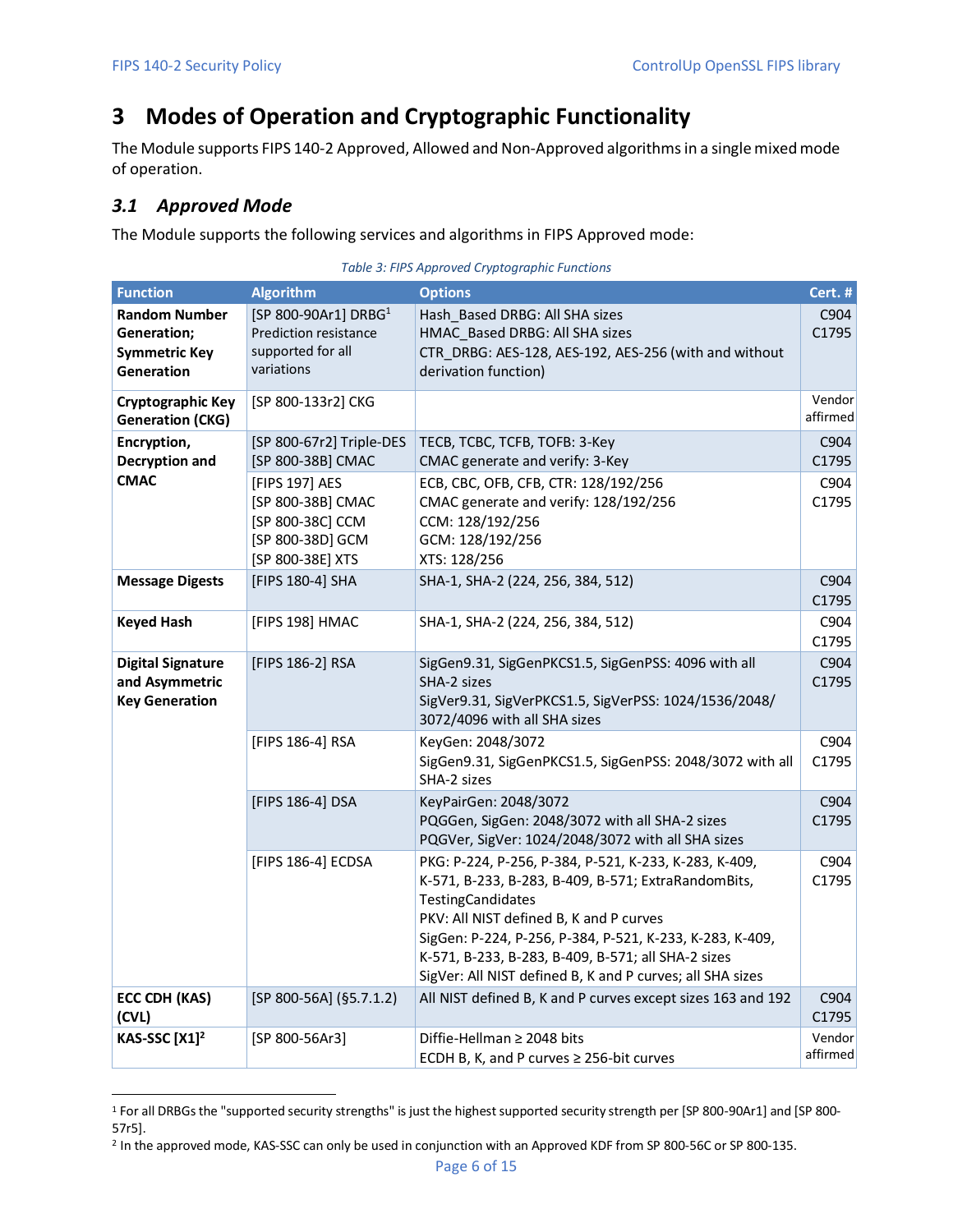### <span id="page-6-0"></span>*3.2 Non-Approved but Allowed Services*

The Module supports the following non-Approved but allowed services:

*Table 4: Non-FIPS Approved but Allowed Cryptographic Functions*

| Category               |            | <b>Algorithm Description</b>                                                 |
|------------------------|------------|------------------------------------------------------------------------------|
| <b>Key Encryption/</b> | <b>RSA</b> | RSA may be used to perform key establishment with another module by securely |
| <b>Decryption</b>      |            | exchanging symmetric encryption keys with another module.                    |

The module supports the following non-FIPS 140-2 approved but allowed algorithms:

● RSA (key wrapping; key establishment methodology provides between 112 and 256 bits of encryption strength; non-compliant less than 112 bits of encryption strength)

#### <span id="page-6-1"></span>*3.3 Non-Approved Services*

The Module implements the following services which are non-approved per the [SP 800-131Ar2] transition:

<span id="page-6-2"></span>

| <b>Function</b>                            | <b>Algorithm</b>             | <b>Options</b>                                                                                                                                                               |
|--------------------------------------------|------------------------------|------------------------------------------------------------------------------------------------------------------------------------------------------------------------------|
| <b>Digital Signature</b><br>and Asymmetric | [FIPS 186-2] RSA             | GenKey9.31, SigGen9.31, SigGenPKCS1.5, SigGenPSS (1024/1536 with all<br>SHA sizes, 2048/3072/4096 with SHA-1)                                                                |
| <b>Key Generation</b>                      | [FIPS 186-2] DSA             | PQGGen, KeyPairGen, SigGen (1024 with all SHA sizes, 2048/3072 with<br>$SHA-1)$                                                                                              |
|                                            | [FIPS 186-4] DSA             | PQGGen, KeyPairGen, SigGen (1024 with all SHA sizes, 2048/3072 with<br>$SHA-1)$                                                                                              |
|                                            | [FIPS 186-2] ECDSA           | PKG: P-192, K-163, B-163<br>SigGen: P-192, P-224, P-256, P-384, P-521, K-163, K-233, K-283, K-409, K-<br>571, B-163, B-233, B-283, B-409, B-571                              |
|                                            | [FIPS 186-4] ECDSA           | PKG: P-192, K-163, B-163<br>SigGen: P-192, K-163, B-163 with all SHA sizes; P-224, P-256, P-384, P-521,<br>K-233, K-283, K-409, K-571, B-233, B-283, B-409, B-571 with SHA-1 |
| ECC CDH (KAS)                              | [SP 800-56Ar1]<br>(§5.7.1.2) | P-192, K-163, B-163                                                                                                                                                          |

*Table 5: Non-FIPS Approved Cryptographic Functions*

These algorithms shall not be used when operating in the FIPS Approved mode of operation. Use of the non-conformant algorithms listed i[n Table 5](#page-6-2) will place the module in a non-approved mode of operation.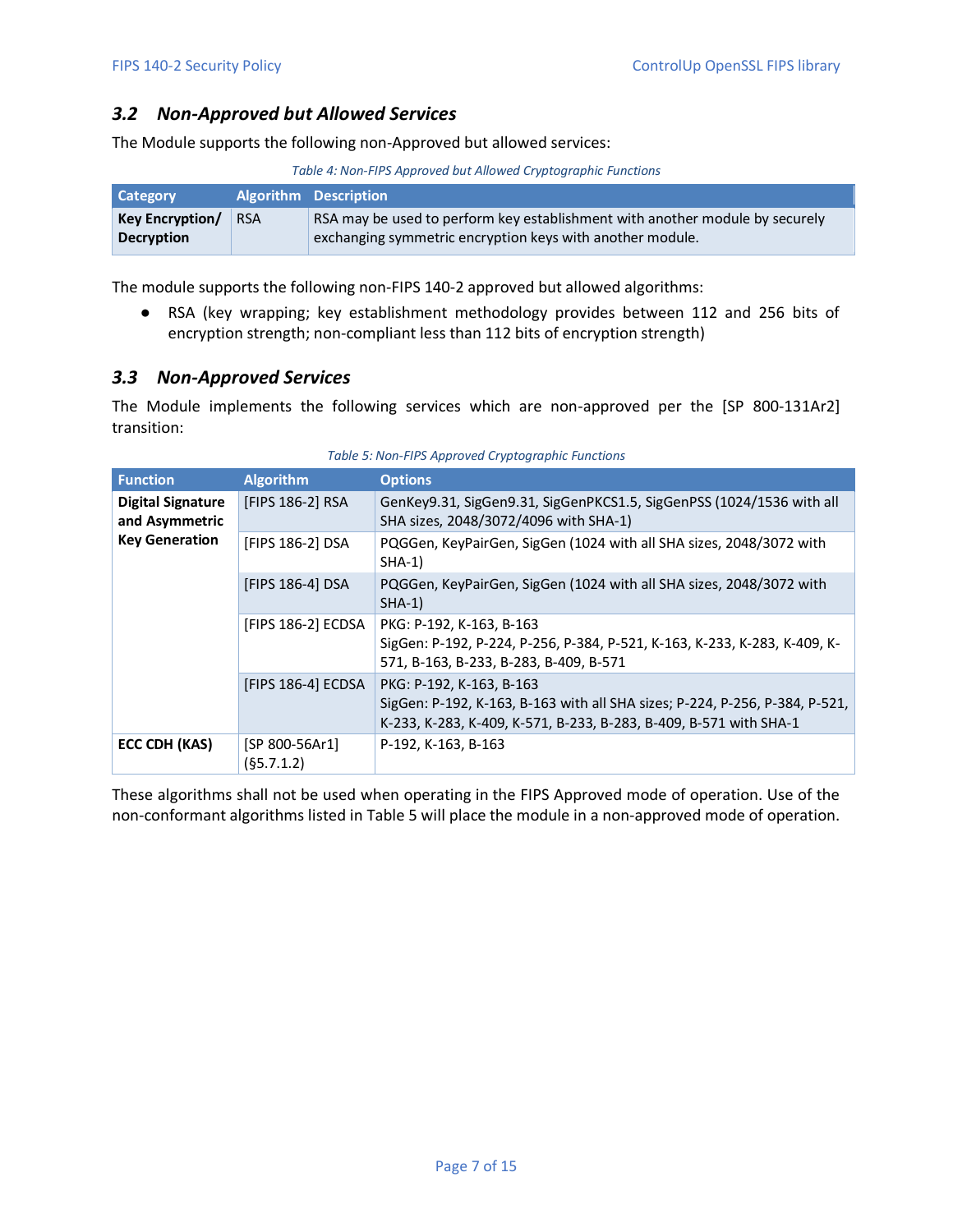## <span id="page-7-0"></span>*3.4 Critical Security Parameters and Public Keys*

All CSPs used by the Module are described in this section. All access to these CSPs by Module services is described in Section 4. The CSP names are generic, corresponding to API parameter data structures.

| <b>CSP Name</b>        | <b>Description</b>                                                                                                        |
|------------------------|---------------------------------------------------------------------------------------------------------------------------|
| <b>RSA SGK</b>         | RSA (2048 to 15360 bits) signature generation key                                                                         |
| <b>RSA KDK</b>         | RSA (2048 to 16384 bits) key decryption (private key transport) key                                                       |
| <b>DSA SGK</b>         | [FIPS 186-4] DSA (2048/3072) signature generation key                                                                     |
| <b>DH Private</b>      | Diffie-Hellman $\geq$ 2048 private key agreement key                                                                      |
| <b>ECDSA SGK</b>       | ECDSA (All NIST defined B, K, and P curves except sizes 163 and 192) signature generation<br>key                          |
| <b>EC DH Private</b>   | EC DH (All NIST defined B, K, and P curves except sizes 163 and 192) private key agreement<br>key                         |
| <b>AES EDK</b>         | AES (128/192/256) encrypt / decrypt key                                                                                   |
| <b>AES CMAC</b>        | AES (128/192/256) CMAC generate / verify key                                                                              |
| AES GCM <sup>3</sup>   | AES (128/192/256) encrypt / decrypt / generate / verify key                                                               |
| <b>AES XTS</b>         | AES (256/512) XTS encrypt / decrypt key                                                                                   |
| <b>Triple-DES EDK</b>  | Triple-DES (3-Key) encrypt / decrypt key                                                                                  |
| <b>Triple-DES CMAC</b> | Triple-DES (3-Key) CMAC generate / verify key                                                                             |
| <b>HMAC Key</b>        | Keyed hash key (160/224/256/384/512)                                                                                      |
| Hash_DRBG CSPs         | V (440/888 bits) and C (440/888 bits), entropy input (length dependent on security strength)                              |
| <b>HMAC DRBG CSPs</b>  | V (160/224/256/384/512 bits) and Key (160/224/256/384/512 bits), entropy input (length<br>dependent on security strength) |
| <b>CTR_DRBG CSPs</b>   | V (128 bits) and Key (AES 128/192/256), entropy input (length dependent on security<br>strength)                          |
| <b>CO-AD-Digest</b>    | Pre-calculated HMAC-SHA-1 digest used for Crypto Officer role authentication                                              |
| <b>User-AD-Digest</b>  | Pre-calculated HMAC-SHA-1 digest used for User role authentication                                                        |

*Table 6: Critical Security Parameters*

Authentication data is loaded into the module during the module build process, performed by an authorized operator (Crypto Officer), and otherwise cannot be accessed.

The module does not output intermediate key generation values.

#### *Table 7: Public Keys*

| <b>Public Key Name</b>                                                                    | <b>Description</b>                                                  |  |
|-------------------------------------------------------------------------------------------|---------------------------------------------------------------------|--|
| <b>RSA SVK</b>                                                                            | RSA (1024 to 16384 bits) signature verification public key          |  |
| <b>RSA KEK</b>                                                                            | RSA (2048 to 16384 bits) key encryption (public key transport) key  |  |
| <b>DSA SVK</b>                                                                            | [FIPS 186-4] DSA (2048/3072) signature verification key             |  |
| ECDSA (All NIST defined B, K and P curves) signature verification key<br><b>ECDSA SVK</b> |                                                                     |  |
| <b>DH Public</b>                                                                          | Diffie-Hellman public key agreement key                             |  |
| <b>EC DH Public</b>                                                                       | EC DH (All NIST defined B, K and P curves) public key agreement key |  |

<sup>&</sup>lt;sup>3</sup> The Module's IV is generated internally by the Module's Approved DRBG. The DRBG seed is generated inside the Module's physical boundary. The IV is 96 bits in length per [SP 800-38D] §8.2.2 and [IG] A.5 scenario 2. The selection of the IV construction method is the responsibility of the user of this Module. In Approved mode, users of the Module must not utilize GCM with an externally generated IV. The only Approved use of GCM is with TLS and with a randomly generated IV.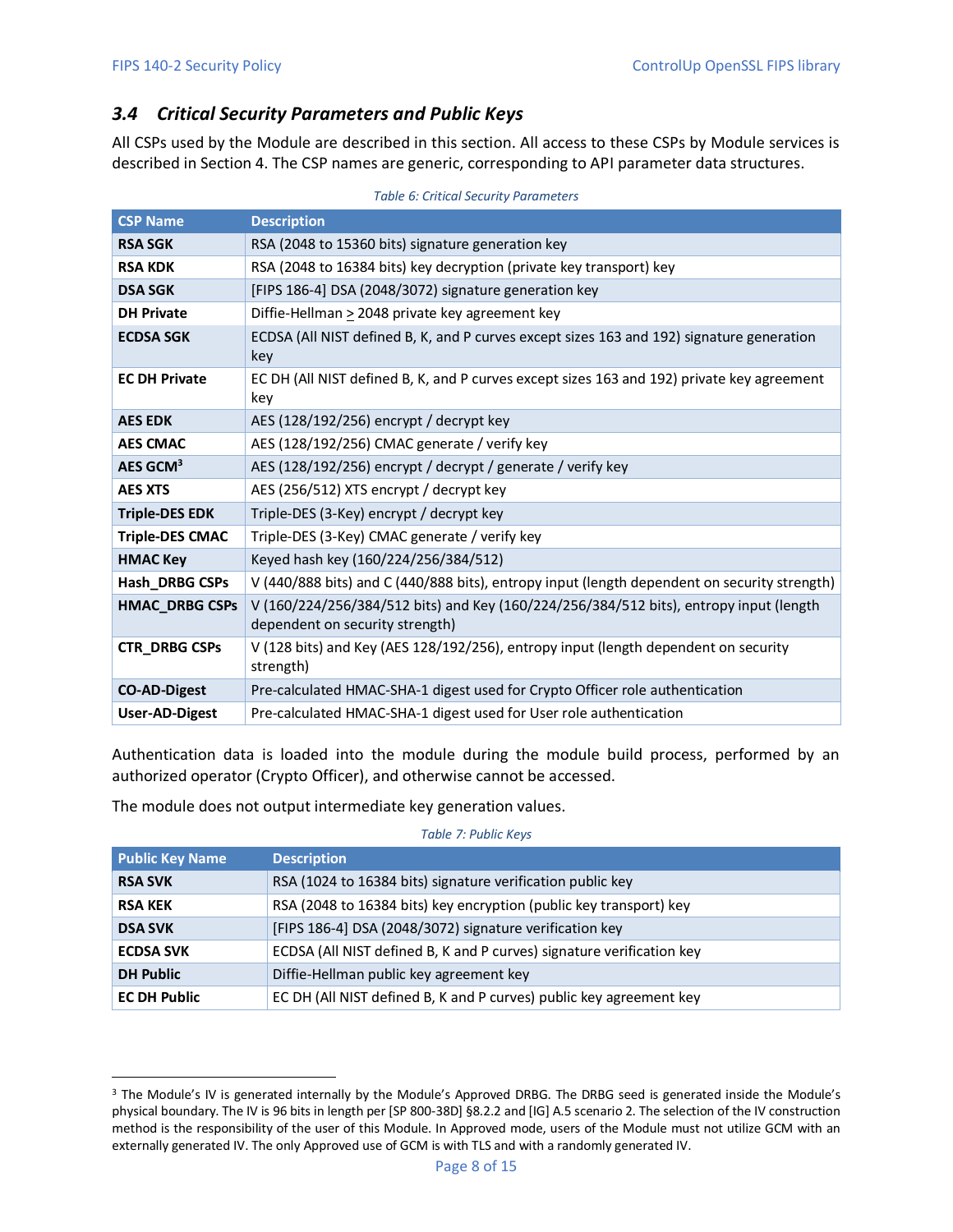#### **For all CSPs and Public Keys:**

**Storage**: RAM, associated to entities by memory location. The Module stores DRBG state values for the lifetime of the DRBG instance. The module uses CSPs passed in by the calling application on the stack. The Module does not store any CSP persistently (beyond the lifetime of an API call), with the exception of DRBG state values used for the Module's default key generation service.

**Generation**: The Module implements SP 800-90A compliant DRBG services for creation of symmetric keys, and for generation of DSA, elliptic curve, and RSA keys as shown in [Table 3.](#page-5-2) The calling application is responsible for storage of generated keys returned by the Module. For operation in the Approved mode, Module users (the calling applications) shall use entropy sources that contain at least 112 bits of entropy. To ensure full DRBG strength, the entropy sources must meet or exceed the security strengths shown in the table below:

| <b>DRBG Type</b>       | <b>Underlying Algorithm</b> | <b>Minimum Seed Entropy</b> |
|------------------------|-----------------------------|-----------------------------|
|                        | $SHA-1$                     | 128                         |
|                        | <b>SHA-224</b>              | 192                         |
| Hash_DRBG or HMAC_DRBG | <b>SHA-256</b>              | 256                         |
|                        | <b>SHA-384</b>              | 256                         |
|                        | <b>SHA-512</b>              | 256                         |
|                        | AES-128                     | 128                         |
| <b>CTR DRBG</b>        | AES-192                     | 192                         |
|                        | AES-256                     | 256                         |

*Table 8: DRBG Entropy Requirements*

**Entry**: All CSPs enter the Module's logical boundary in plaintext as API parameters, associated by memory location; however, none cross the physical boundary.

**Output**: The Module does not output CSPs, other than as explicit results of key generation services; however, none cross the physical boundary.

**Destruction**: Zeroization of sensitive data is performed automatically by API function calls for temporarily stored CSPs. In addition, the module provides functions to explicitly destroy CSPs related to random number generation services. The calling application is responsible for parameters passed into and out of the module.

Private and secret keys as well as seeds and entropy input are provided to the Module by the calling application, and are destroyed when released by the appropriate API function calls. Keys residing in internally allocated data structures (during the lifetime of an API call) can only be accessed using the Module defined API. The operating system protects memory and process space from unauthorized access. Only the calling application that creates or imports keys can use or export such keys. All API functions are executed by the invoking calling application in a non-overlapping sequence such that no two API functions will execute concurrently. An authorized application as user (Crypto-Officer and User) has access to all key data generated during the operation of the Module.

**Use:** In the case of AES-GCM, the IV generation method is user selectable and the value can be computed in more than one manner.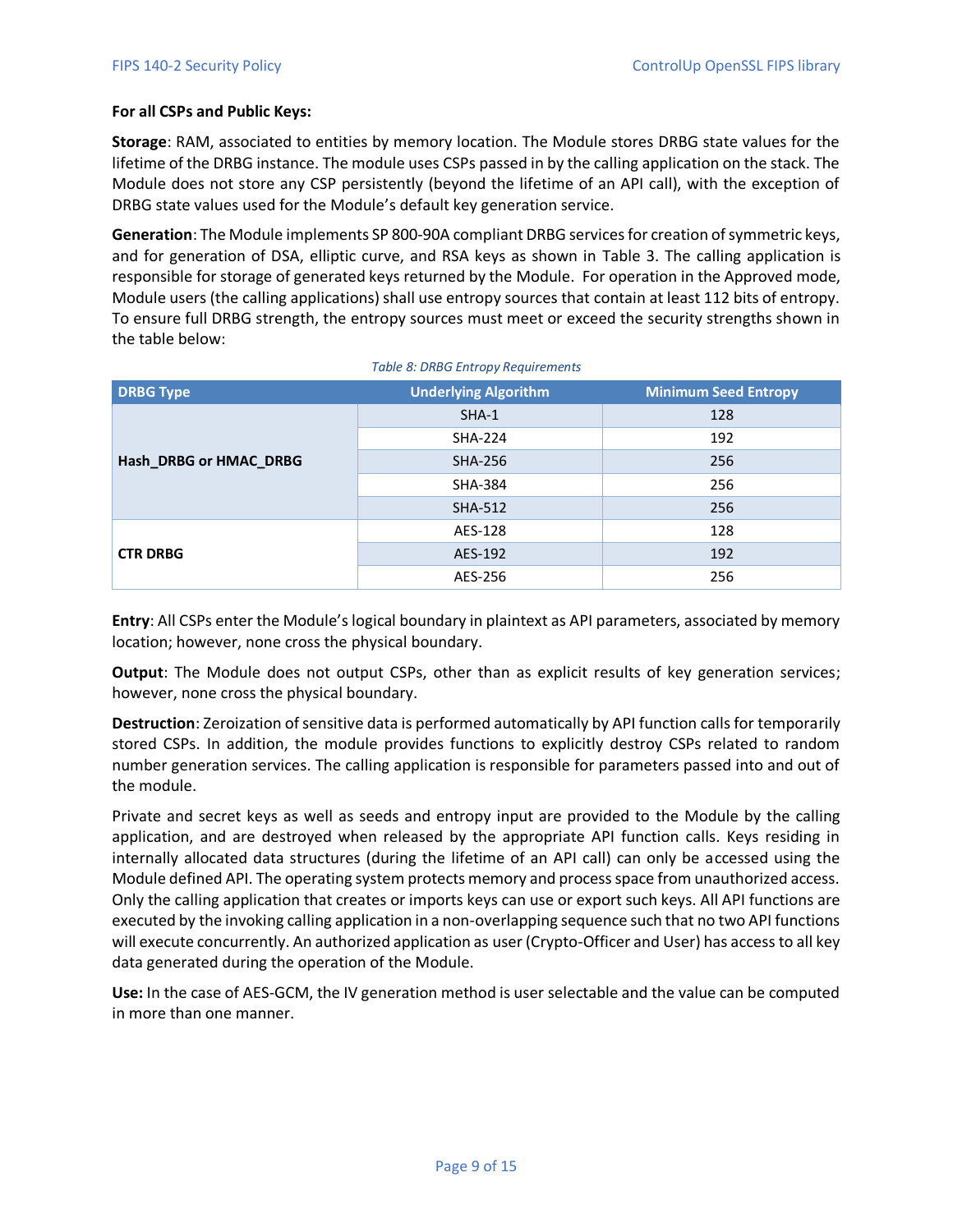Following RFC 5288 for TLS, the module ensures that it's strictly increasing and thus cannot repeat. When the IV exhausts the maximum number of possible values for a given session key, the first party, client or server, to encounter this condition may either trigger a handshake to establish a new encryption key in accordance with RFC 5246, or fail. In either case, the module prevents and IV duplication and thus enforces the security property.

In the event that Module power is lost and restored, the calling application must ensure that any AES-GCM keys used for encryption or decryption are re-distributed.

The calling application shall ensure that the same Triple-DES key is not used to encrypt more than  $2^{16}$  64bit blocks of data.

## <span id="page-9-0"></span>**4 Roles, Authentication and Services**

The Module implements the required User and Crypto Officer roles and requires authentication for those roles. Only one role may be active at a time, and the Module does not allow concurrent operators. The User or Crypto Officer role is assumed by passing the appropriate password to the FIPS module mode set () function. The password values may be specified at build time and must have a minimum length of 16 characters. Any attempt to authenticate with an invalid password will result in an immediate and permanent failure condition rendering the Module unable to enter the FIPS mode of operation, even with subsequent use of a correct password.

Authentication data is loaded into the Module during the Module build process, performed by the Crypto Officer, and otherwise cannot be accessed.

Since the minimum password length is 16 characters, the probability of a random successful authentication attempt in one try is a maximum of  $1/256^{16}$ , or less than  $1/10^{38}$ . The Module permanently disables further authentication attempts after a single failure, so this probability is independent of time.

Both roles have access to all of the services provided by the Module.

- User Role (User): Loading the Module and calling any of the API functions.
- Crypto Officer Role (CO): Installation of the Module on the host computer system and calling of any API functions.

All services implemented by the Module are listed below, along with a description of service CSP access. The access types are determined as follows:

- Generate (G): Generate the Critical Security Parameter (CSP) using an approved Random Bit Generator
- Read (R): Export the CSP
- Write (W): Enter/establish and store a CSP
- Destroy (D): Overwrite the CSP
- Execute (E): Employ the CSP
- None: No access to CSPs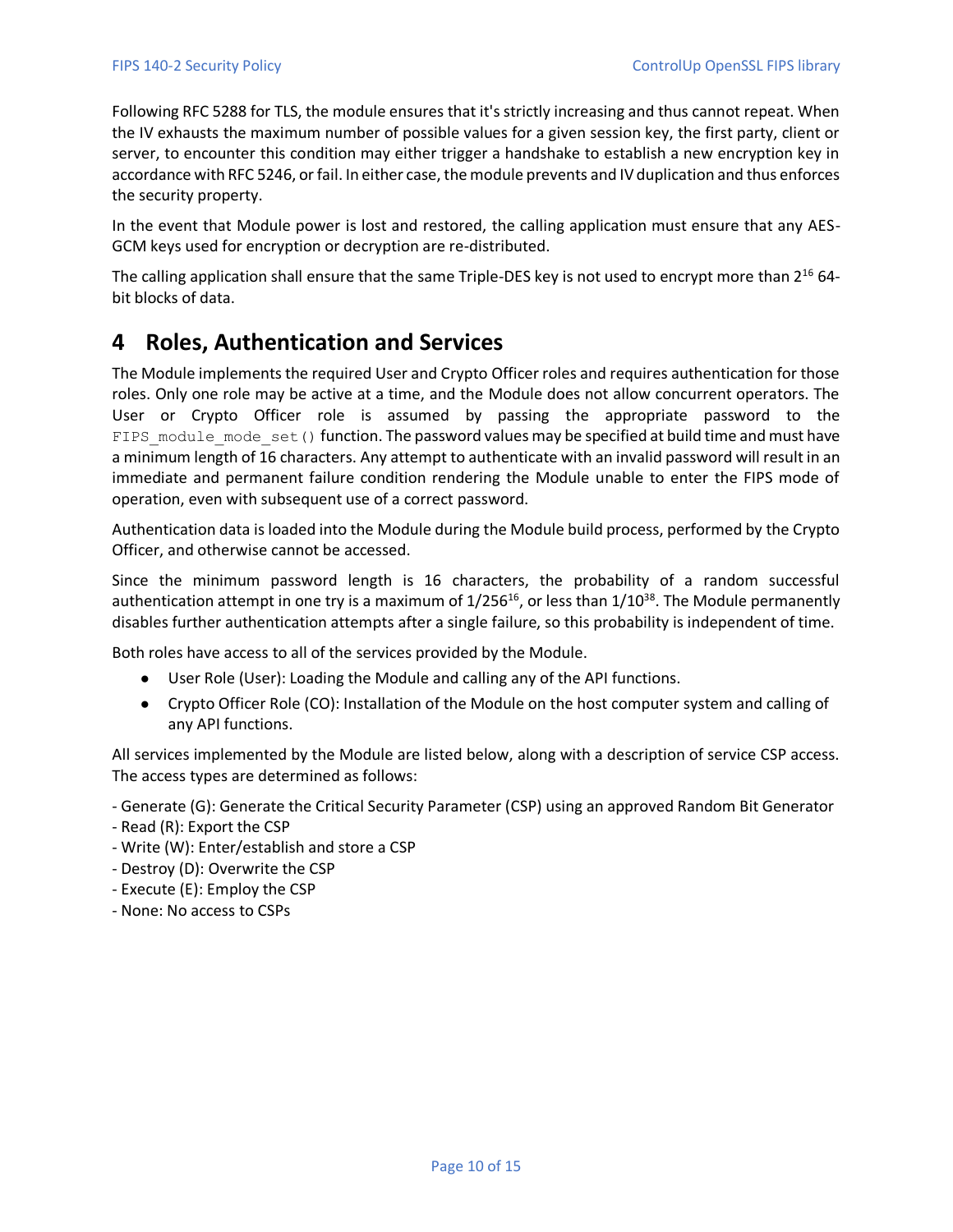| <b>Service</b>                               | <b>Role</b>                                                                                                                                                                                                                                                      | <b>Description</b>                                                                                                                                                                                                                                                     | <b>Access</b><br><b>Type</b> |  |  |
|----------------------------------------------|------------------------------------------------------------------------------------------------------------------------------------------------------------------------------------------------------------------------------------------------------------------|------------------------------------------------------------------------------------------------------------------------------------------------------------------------------------------------------------------------------------------------------------------------|------------------------------|--|--|
| <b>Initialize</b>                            | User, CO                                                                                                                                                                                                                                                         | Module initialization. Does not access CSPs.<br>CO-AD-Digest, User-AD-Digest                                                                                                                                                                                           |                              |  |  |
| Self-test                                    | User, CO                                                                                                                                                                                                                                                         | Perform self-tests (FIPS selftest).                                                                                                                                                                                                                                    |                              |  |  |
| <b>Show Status</b>                           | User, CO                                                                                                                                                                                                                                                         | Functions that provide module status information:<br>Version (as unsigned long or const char *)<br>FIPS Mode (Boolean)<br>$\bullet$                                                                                                                                    |                              |  |  |
| Zeroize                                      | User, CO                                                                                                                                                                                                                                                         | Functions that destroy CSPs:<br>fips drbg uninstantiate<br>DRBG CSPs (Hash DRBG CSPs, HMAC DRBG CSPs, CTR DRBG CSPs)<br>All other services automatically overwrite CSPs stored in allocated<br>memory. Stack cleanup is the responsibility of the calling application. |                              |  |  |
| Random<br><b>Number</b><br><b>Generation</b> | User, CO<br>Used for random number and symmetric key generation<br>Seed or reseed a DRBG instance<br>Determine security strength of a DRBG instance<br>$\bullet$<br>Obtain random data<br>$\bullet$<br>DRBG CSPs (Hash_DRBG CSPs, HMAC_DRBG CSPs, CTR_DRBG CSPs) |                                                                                                                                                                                                                                                                        | E                            |  |  |
| <b>Asymmetric Key</b><br>Generation          | User, CO                                                                                                                                                                                                                                                         | Used to generate DSA, ECDSA and RSA keys:<br>RSA SGK, RSA SVK; DSA SGK, DSA SVK; ECDSA SGK, ECDSA SVK                                                                                                                                                                  | G                            |  |  |
| Symmetric<br>Encrypt/<br><b>Decrypt</b>      | User, CO                                                                                                                                                                                                                                                         | Used to encrypt or decrypt data.<br>AES EDK, Triple-DES EDK, AES GCM, AES XTS (passed in by the calling<br>process)                                                                                                                                                    | E                            |  |  |
| Symmetric<br><b>Digest</b>                   | User, CO                                                                                                                                                                                                                                                         | Used to generate or verify data integrity with CMAC.<br>AES CMAC, Triple-DES CMAC (passed in by the calling process)                                                                                                                                                   | E                            |  |  |
| <b>Message Digest</b>                        | User, CO                                                                                                                                                                                                                                                         | Used to generate a SHA-1 or SHA-2 message digest.                                                                                                                                                                                                                      | None                         |  |  |
| <b>Keyed Hash</b>                            | User, CO                                                                                                                                                                                                                                                         | Used to generate or verify data integrity with HMAC.<br>HMAC Key (passed in by the calling process)                                                                                                                                                                    | E                            |  |  |
| Key Transport <sup>4</sup>                   | User, CO                                                                                                                                                                                                                                                         | Used to encrypt or decrypt a key value on behalf of the calling process<br>(does not establish keys into the module).<br>RSA KDK, RSA KEK (passed in by the calling process)                                                                                           | E                            |  |  |
| <b>Key Agreement</b>                         | User, CO                                                                                                                                                                                                                                                         | Used to perform key agreement primitives on behalf of the calling process<br>(does not establish keys into the module).<br>Diffie-Hellman/EC Diffie-Hellman Private, Diffie-Hellman/EC Diffie-Hellman<br>Public (passed in by the calling process)                     | E.                           |  |  |
| <b>Digital Signature</b>                     | User, CO                                                                                                                                                                                                                                                         | Used to generate or verify RSA, DSA or ECDSA digital signatures.<br>RSA SGK, RSA SVK; DSA SGK, DSA SVK; ECDSA SGK, ECDSA SVK (passed in<br>by the calling process)                                                                                                     | E                            |  |  |
| <b>Utility</b>                               | User, CO                                                                                                                                                                                                                                                         | Miscellaneous helper functions.                                                                                                                                                                                                                                        | None                         |  |  |

*Table 9: Services and CSP Access*

<sup>4</sup> "Key transport" can refer to a) moving keys in and out of the module or b) the use of keys by an external application. The latter definition is the one that applies to the *Module*.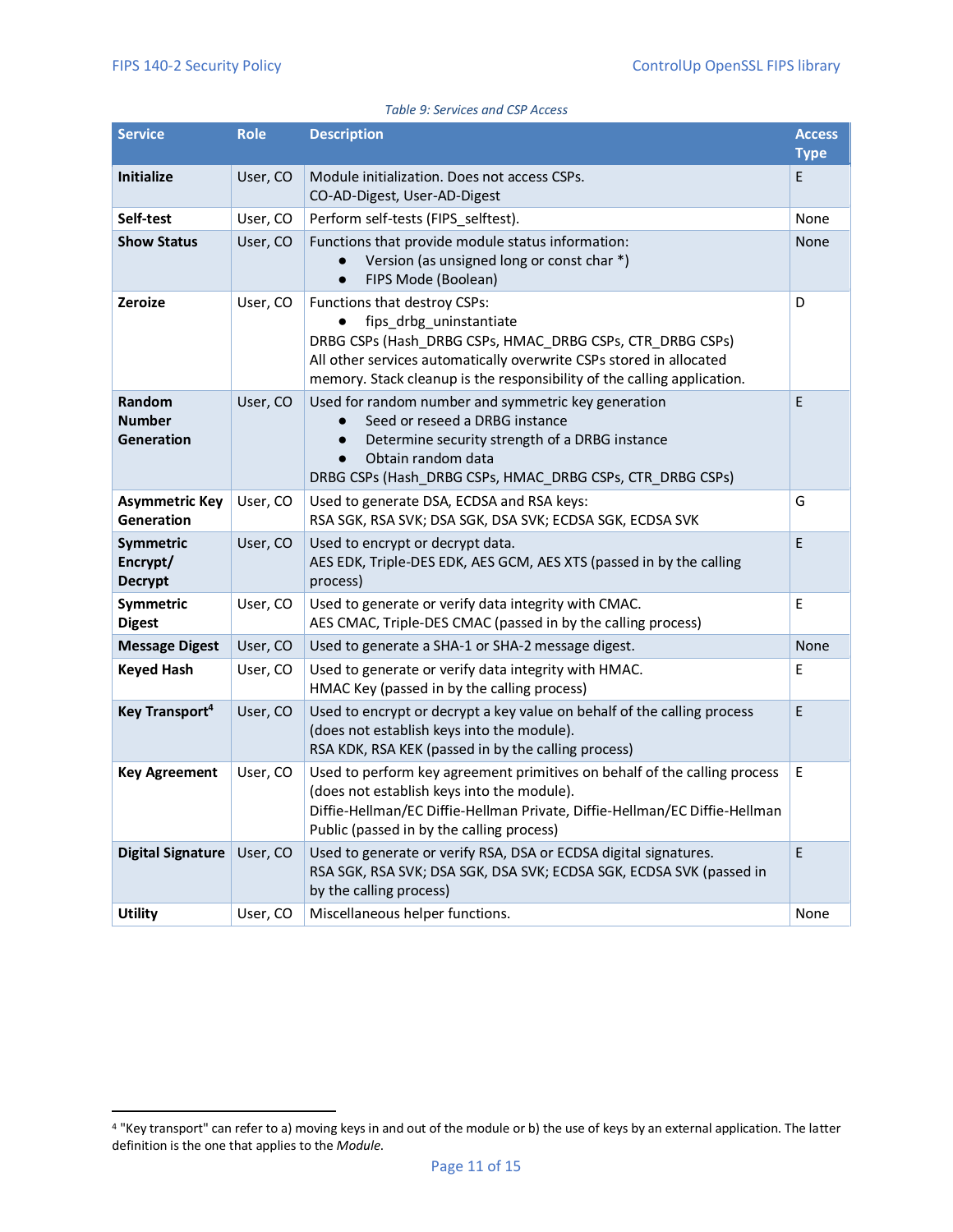## <span id="page-11-0"></span>**5 Self-Tests**

The Module performs the self-tests listed below on invocation of "initialize" or "self-test".

|  |  |  |  |  | Table 10: Power-On Self-Tests (KAT = Known answer test; PCT = Pairwise consistency test) |  |
|--|--|--|--|--|------------------------------------------------------------------------------------------|--|
|  |  |  |  |  |                                                                                          |  |

| <b>Algorithm</b>       | <b>Type</b> | <b>Test Attributes</b>                                                                                                       |
|------------------------|-------------|------------------------------------------------------------------------------------------------------------------------------|
| Software integrity     | <b>KAT</b>  | HMAC-SHA1                                                                                                                    |
| <b>HMAC</b>            | <b>KAT</b>  | One KAT per SHA-1, SHA-224, SHA-256, SHA-384 and SHA-512<br>Per [IG] 9.3, this testing covers SHA POST requirements.         |
| <b>AES</b>             | <b>KAT</b>  | Separate encrypt and decrypt, ECB mode, 128-bit key length                                                                   |
| <b>AES CCM</b>         | <b>KAT</b>  | Separate encrypt and decrypt, 192-bit key length                                                                             |
| <b>AES GCM</b>         | <b>KAT</b>  | Separate encrypt and decrypt, 256-bit key length                                                                             |
| <b>XTS-AES</b>         | <b>KAT</b>  | 128, 256-bit key sizes to support either the 256-bit key size (for XTS-AES-128) or the<br>512-bit key size (for XTS-AES-256) |
| <b>AES CMAC</b>        | <b>KAT</b>  | Generate and verify CBC mode, 128, 192, 256-bit key lengths                                                                  |
| <b>Triple-DES</b>      | <b>KAT</b>  | Separate encrypt and decrypt, ECB mode, 3-Key                                                                                |
| <b>Triple-DES CMAC</b> | <b>KAT</b>  | CMAC generate and verify, CBC mode, 3-Key                                                                                    |
| <b>RSA</b>             | <b>KAT</b>  | Sign and verify using 2048-bit key, SHA-256, PKCS#1                                                                          |
| <b>DSA</b>             | <b>PCT</b>  | Sign and verify using 2048-bit key, SHA-384                                                                                  |
| <b>DRBG</b>            | <b>KAT</b>  | CTR DRBG: AES, 256 bits with and without derivation function<br>HASH DRBG: SHA-256<br>HMAC DRBG: SHA-256                     |
| <b>ECDSA</b>           | <b>PCT</b>  | Key gen, sign, verify using P-224, K-233 and SHA-512                                                                         |
| <b>ECC CDH</b>         | <b>KAT</b>  | Shared secret calculation per SP 800-56A §5.7.1.2, [IG] 9.6                                                                  |

The Module is installed using one of the set of instructions in Appendix A, as appropriate for the target system. The HMAC-SHA-1 of the Module distribution file as tested by the CMT Laboratory and listed in Appendix A is verified during installation of the Module file as described in Appendix A.

Per [IG] 9.10, the Module implements a default entry point and automatically runs the FIPS self-tests upon startup.

The module has a function called FIPS module mode set() within the init code that is automatically set to enable "FIPS Mode" by default. When the Module is initialized, it will always run its power-on selftests, meeting the [IG] 9.10 requirement.

The module also has a Boolean check value to verify whether the module has run its power-on self-tests upon subsequent instantiations. If the module is determined to have already run its power-on self-tests, future instantiations will only run the power-up integrity test and not the full set of POSTs. If power is lost to the module, the Boolean check value "1" is zeroized and the module will run its power-up self-tests again to verify the correctness of the module operation. Upon successful completion of the POSTs, the Boolean check value is restored. This is consistent with the requirement described in [IG] 9.11.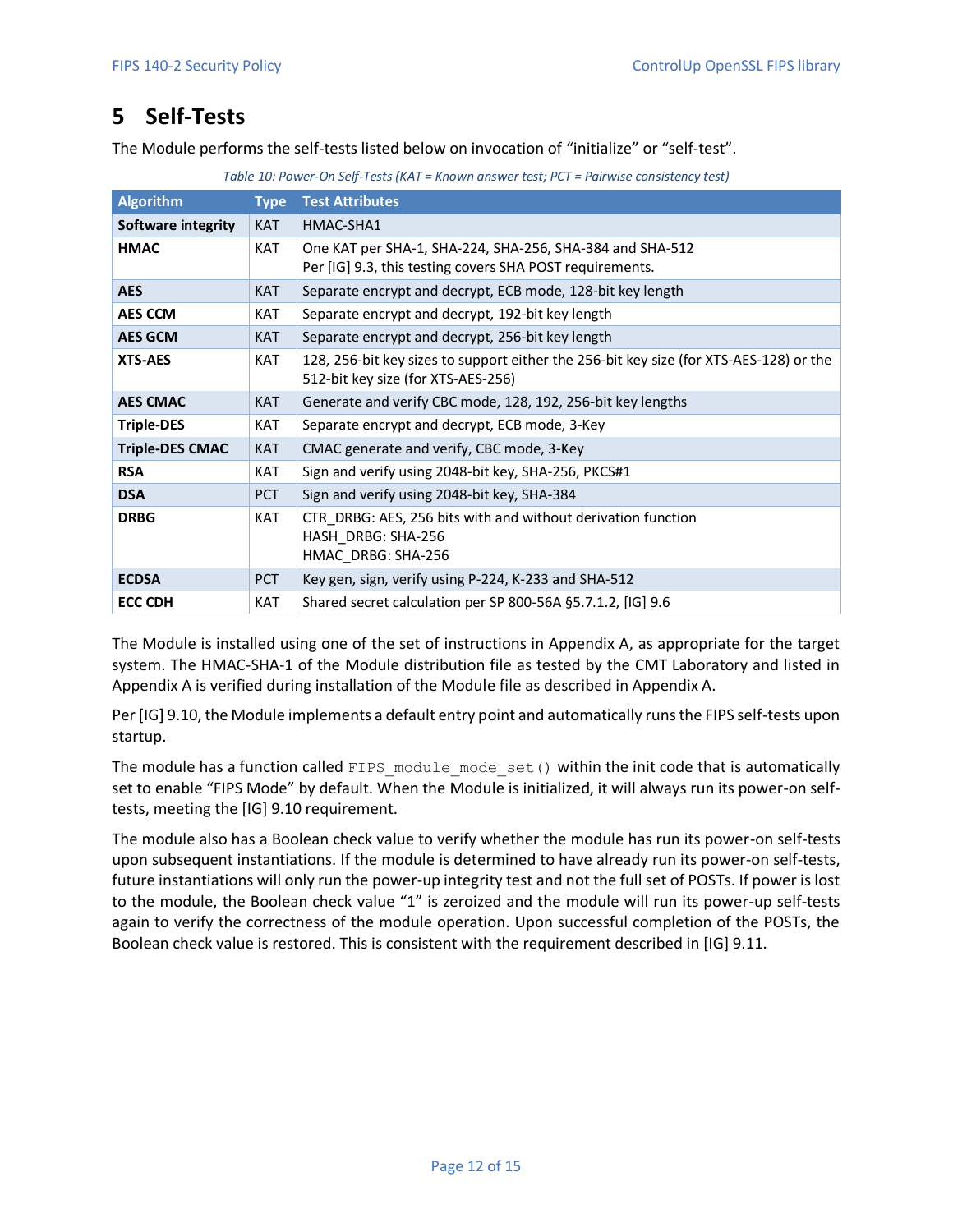The Module also implements the following conditional tests:

| <b>Algorithm</b> | Test                                                       |
|------------------|------------------------------------------------------------|
| <b>DRBG</b>      | Tested as required by [SP 800-90Ar1] Section 11            |
| <b>DRBG</b>      | FIPS 140-2 continuous test for stuck fault                 |
| <b>NDRNG</b>     | FIPS 140-2 continuous test for NDRNG                       |
| <b>DSA</b>       | Pairwise consistency test on each generation of a key pair |
| <b>ECDSA</b>     | Pairwise consistency test on each generation of a key pair |
| <b>RSA</b>       | Pairwise consistency test on each generation of a key pair |

*Table 11: Conditional Tests*

In the event of a DRBG self-test failure, the calling application must uninstantiate and re-instantiate the DRBG per the requirements of [SP 800-90Ar1]; this is not something the Module can do itself.

Pairwise consistency tests are performed for both possible modes of use, e.g. Sign/Verify and Encrypt/Decrypt.

## <span id="page-12-0"></span>**6 Operational Environment**

The tested operating systems segregate user processes into separate process spaces. Each process space is logically separated from all other processes by the operating system software and hardware. The Module functions entirely within the process space of the calling application, and implicitly satisfies the FIPS 140-2 requirement for a single user mode of operation.

The module was tested in the following configurations.

|   | <b>Operating System</b> | <b>Processor</b>   | <b>Optimizations</b><br>(Target) | <b>Platform</b>               |
|---|-------------------------|--------------------|----------------------------------|-------------------------------|
|   | Ubuntu 18.04 LTS        | Intel Xeon E5-2609 | <b>PAA</b>                       | <b>HPE ProLiant DL60 Gen9</b> |
|   | Ubuntu 18.04 LTS        | Intel Xeon E5-2609 | None                             | <b>HPE ProLiant DL60 Gen9</b> |
| 3 | Windows Server 2019     | Intel Xeon E5-2609 | PAA                              | <b>HPE ProLiant DL60 Gen9</b> |
|   | Windows Server 2019     | Intel Xeon E5-2609 | None                             | <b>HPE ProLiant DL60 Gen9</b> |

As described in [IG] 1.21, Processor Algorithm Acceleration (PAA) describes mathematical constructs and not the complete cryptographic algorithm (as defined in the NIST standards). Examples of PAA supported by the Module include AES-NI and NEON.

See Appendix A for additional information on build method and optimizations. See Appendix C for a list of the specific compilers used to generate the Module for the respective operational environments.

As allowed by [IG] G.5, *Maintaining validation compliance of software or firmware cryptographic modules*, the validation status of the Module is maintained when operated in the following additional operating environments:

- Windows Server 2012r2
- Windows Server 2016

The CMVP makes no statement as to the correct operation of the Module or the security strengths of the generated keys when the specific operational environment is not listed on the validation certificate.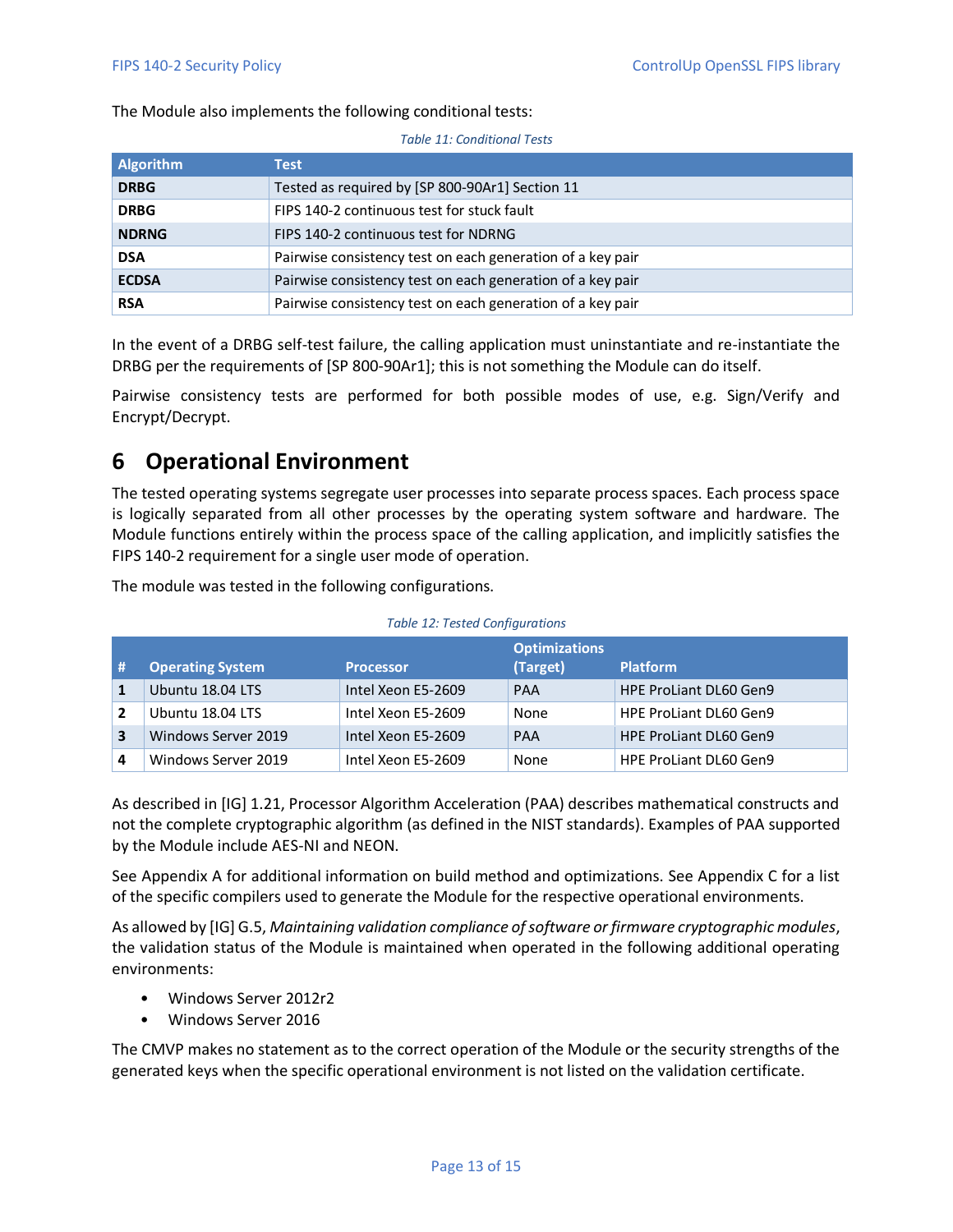# <span id="page-13-0"></span>**7 Mitigation of other Attacks**

The module is not designed to mitigate against attacks which are outside of the scope of FIPS 140-2.